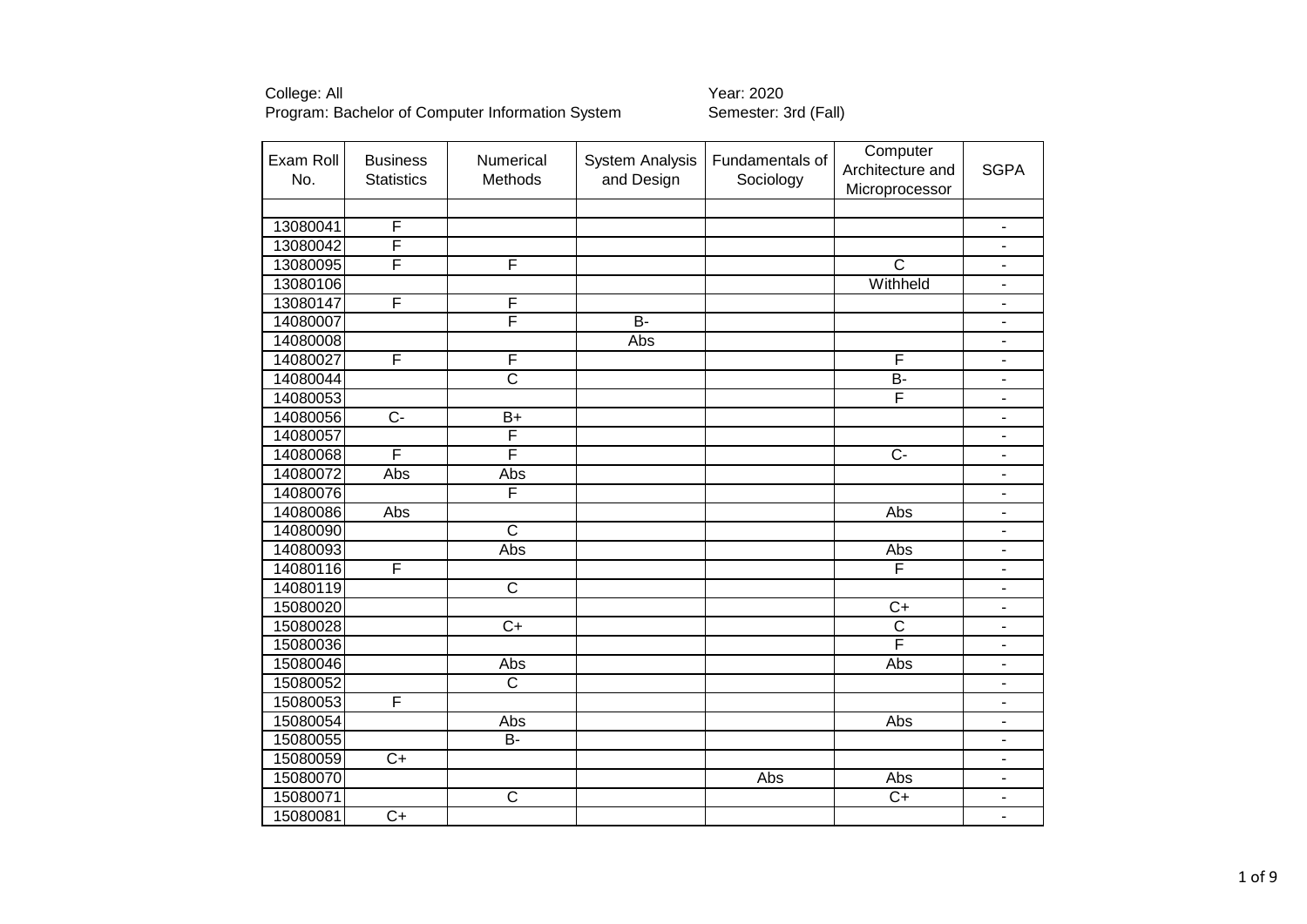| Exam Roll | <b>Business</b>         | Numerical               | <b>System Analysis</b> | Fundamentals of       | Computer                |                          |
|-----------|-------------------------|-------------------------|------------------------|-----------------------|-------------------------|--------------------------|
| No.       | <b>Statistics</b>       | Methods                 | and Design             | Sociology             | Architecture and        | <b>SGPA</b>              |
|           |                         |                         |                        |                       | Microprocessor          |                          |
|           |                         |                         |                        |                       |                         |                          |
| 15080094  |                         |                         |                        | Abs                   | Abs                     | $\frac{1}{2}$            |
| 15080096  |                         | Abs                     |                        |                       | Abs                     | $\overline{\phantom{a}}$ |
| 15080099  |                         | $\overline{\mathsf{F}}$ | Abs                    | F                     |                         | $\blacksquare$           |
| 15080103  |                         |                         |                        | Abs                   | Abs                     | $\overline{\phantom{a}}$ |
| 15080104  | F                       |                         |                        |                       |                         | $\blacksquare$           |
| 15080108  |                         | F                       |                        |                       |                         | $\overline{\phantom{0}}$ |
| 15080116  | F                       |                         |                        | F                     | $\overline{\mathsf{F}}$ | ٠                        |
| 15080123  |                         | F                       |                        |                       |                         | $\overline{\phantom{a}}$ |
| 15080128  |                         | Expelled                |                        |                       |                         | $\blacksquare$           |
| 15080130  |                         |                         |                        |                       | F                       | $\overline{\phantom{a}}$ |
| 15080138  |                         |                         |                        | $\overline{C}$        |                         | $\blacksquare$           |
| 15080140  |                         | F                       |                        | $B -$                 |                         | $\overline{\phantom{a}}$ |
| 16080002  |                         | $\overline{\mathsf{F}}$ |                        |                       |                         | $\frac{1}{2}$            |
| 16080003  | $\overline{C}$          |                         |                        |                       |                         | ۰                        |
| 16080009  |                         | $\overline{C}$          |                        |                       |                         | $\overline{\phantom{0}}$ |
| 16080025  |                         |                         |                        |                       | $\mathsf F$             | $\blacksquare$           |
| 16080042  | <b>NQ</b>               | Abs                     | F                      |                       | $\overline{\text{c}}$   | $\overline{\phantom{0}}$ |
| 16080046  | $C+$                    |                         |                        |                       |                         | $\blacksquare$           |
| 16080049  |                         | F                       |                        |                       |                         | $\overline{\phantom{0}}$ |
| 16080051  | Abs                     | Abs                     |                        |                       |                         | $\blacksquare$           |
| 16080053  |                         | Abs                     |                        |                       |                         |                          |
| 16080055  |                         |                         |                        |                       | Abs                     | $\overline{\phantom{a}}$ |
| 16080062  |                         |                         |                        | Abs                   |                         |                          |
| 16080063  | $\overline{\mathsf{F}}$ |                         |                        |                       |                         | $\blacksquare$           |
| 16080071  |                         |                         | Abs                    | Abs                   |                         | $\blacksquare$           |
| 16080073  | F                       |                         |                        |                       |                         | $\blacksquare$           |
| 16080074  | F                       | F                       |                        |                       | $C+$                    | $\overline{\phantom{0}}$ |
| 16080078  | F                       | F                       | B-                     | $\overline{\text{c}}$ | $\overline{F}$          | $\overline{\phantom{a}}$ |
| 16080083  |                         | F                       | $\overline{\text{c}}$  |                       | $\overline{C}$          | $\blacksquare$           |
| 16080084  |                         | F                       |                        |                       | $\overline{\text{c}}$   | $\blacksquare$           |
| 16080086  | $\overline{F}$          |                         | $C+$                   |                       | $\overline{C}$          | ÷.                       |
| 16080087  | Abs                     | F                       | F                      |                       | F                       | $\overline{a}$           |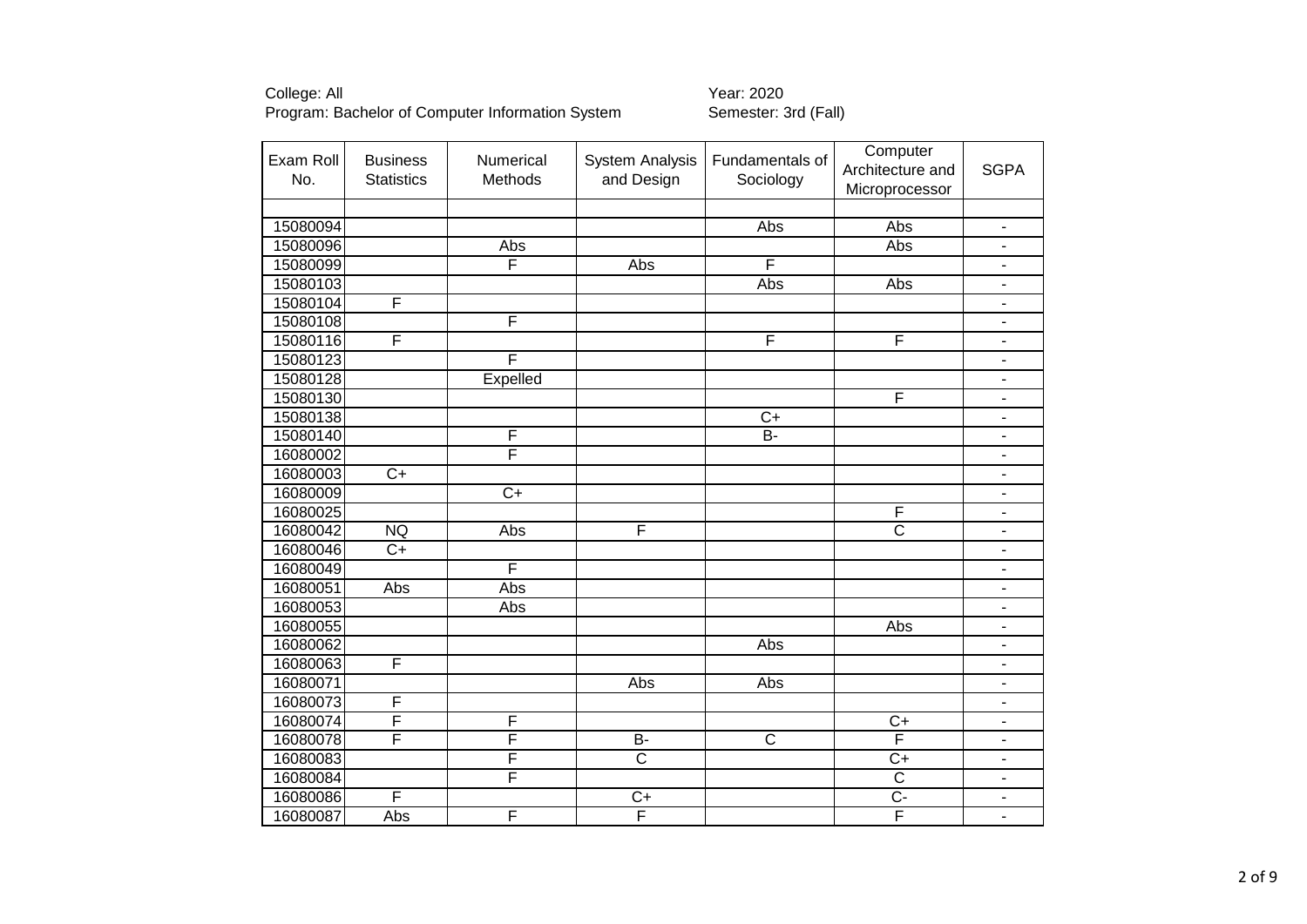| Exam Roll<br>No. | <b>Business</b><br><b>Statistics</b> | Numerical<br>Methods  | <b>System Analysis</b><br>and Design | Fundamentals of<br>Sociology | Computer<br>Architecture and | <b>SGPA</b>                  |
|------------------|--------------------------------------|-----------------------|--------------------------------------|------------------------------|------------------------------|------------------------------|
|                  |                                      |                       |                                      |                              | Microprocessor               |                              |
|                  |                                      |                       |                                      |                              |                              |                              |
| 16080094         | $\overline{F}$                       | F                     | $\overline{C+}$                      |                              |                              | $\blacksquare$               |
| 16080095         | F                                    | F                     |                                      |                              |                              | $\overline{\phantom{m}}$     |
| 16080099         | F                                    |                       |                                      |                              | F                            | $\frac{1}{2}$                |
| 16080100         | $\overline{\mathsf{F}}$              | F                     | F                                    |                              |                              | $\qquad \qquad \blacksquare$ |
| 16080106         | Abs                                  |                       |                                      | F                            |                              | $\overline{\phantom{a}}$     |
| 16080109         |                                      |                       |                                      |                              | Abs                          | $\blacksquare$               |
| 16080110         | Abs                                  | Abs                   |                                      |                              | $\overline{\mathsf{F}}$      | $\blacksquare$               |
| 16080111         | F                                    | F                     |                                      |                              | F                            | $\overline{\phantom{m}}$     |
| 16080113         |                                      | $\overline{\text{c}}$ | $\mathsf C$                          |                              | <b>B-</b>                    | $\blacksquare$               |
| 16080115         |                                      | Abs                   |                                      |                              | Abs                          | $\overline{\phantom{a}}$     |
| 16080118         |                                      | F                     | $\overline{C+}$                      |                              | F                            | $\overline{\phantom{a}}$     |
| 16080119         |                                      |                       |                                      |                              | $\overline{B}$               | $\blacksquare$               |
| 16080121         | $\mathsf F$                          | Abs                   |                                      |                              |                              | $\blacksquare$               |
| 16080122         |                                      | F                     |                                      |                              | F                            | $\overline{\phantom{a}}$     |
| 16080123         | F                                    | F                     |                                      |                              | $\overline{\mathsf{F}}$      | $\blacksquare$               |
| 16080126         |                                      | $B -$                 |                                      |                              |                              | $\blacksquare$               |
| 16080129         |                                      |                       | $\overline{C+}$                      | $\overline{\mathsf{C}}$      | F                            | $\blacksquare$               |
| 16080130         |                                      |                       |                                      |                              | F                            | $\overline{\phantom{a}}$     |
| 17080022         |                                      |                       |                                      |                              | $\overline{B}$               | $\overline{a}$               |
| 17080025         |                                      | Abs                   |                                      |                              |                              | $\qquad \qquad \blacksquare$ |
| 17080040         |                                      | C-                    | $\overline{C+}$                      | $\overline{\text{c}}$        |                              |                              |
| 17080045         | F                                    |                       |                                      |                              |                              | $\overline{a}$               |
| 17080047         |                                      | F                     |                                      |                              |                              | L.                           |
| 17080049         |                                      | F                     |                                      |                              |                              | $\blacksquare$               |
| 17080050         |                                      |                       |                                      |                              | F                            | $\qquad \qquad \blacksquare$ |
| 17080065         |                                      |                       |                                      | $\overline{C+}$              | $\overline{C}$ -             | $\blacksquare$               |
| 17080066         |                                      |                       | Abs                                  |                              |                              | $\overline{\phantom{a}}$     |
| 17080068         |                                      |                       |                                      | Abs                          |                              | $\overline{\phantom{0}}$     |
| 17080074         |                                      | Abs                   |                                      |                              | <b>Abs</b>                   | $\blacksquare$               |
| 17080076         |                                      | Abs                   |                                      |                              | $A-$                         | ÷.                           |
| 17080083         |                                      |                       | $C+$                                 |                              |                              | $\blacksquare$               |
| 17080088         |                                      | F                     |                                      |                              | $\overline{\text{c}}$        | $\overline{a}$               |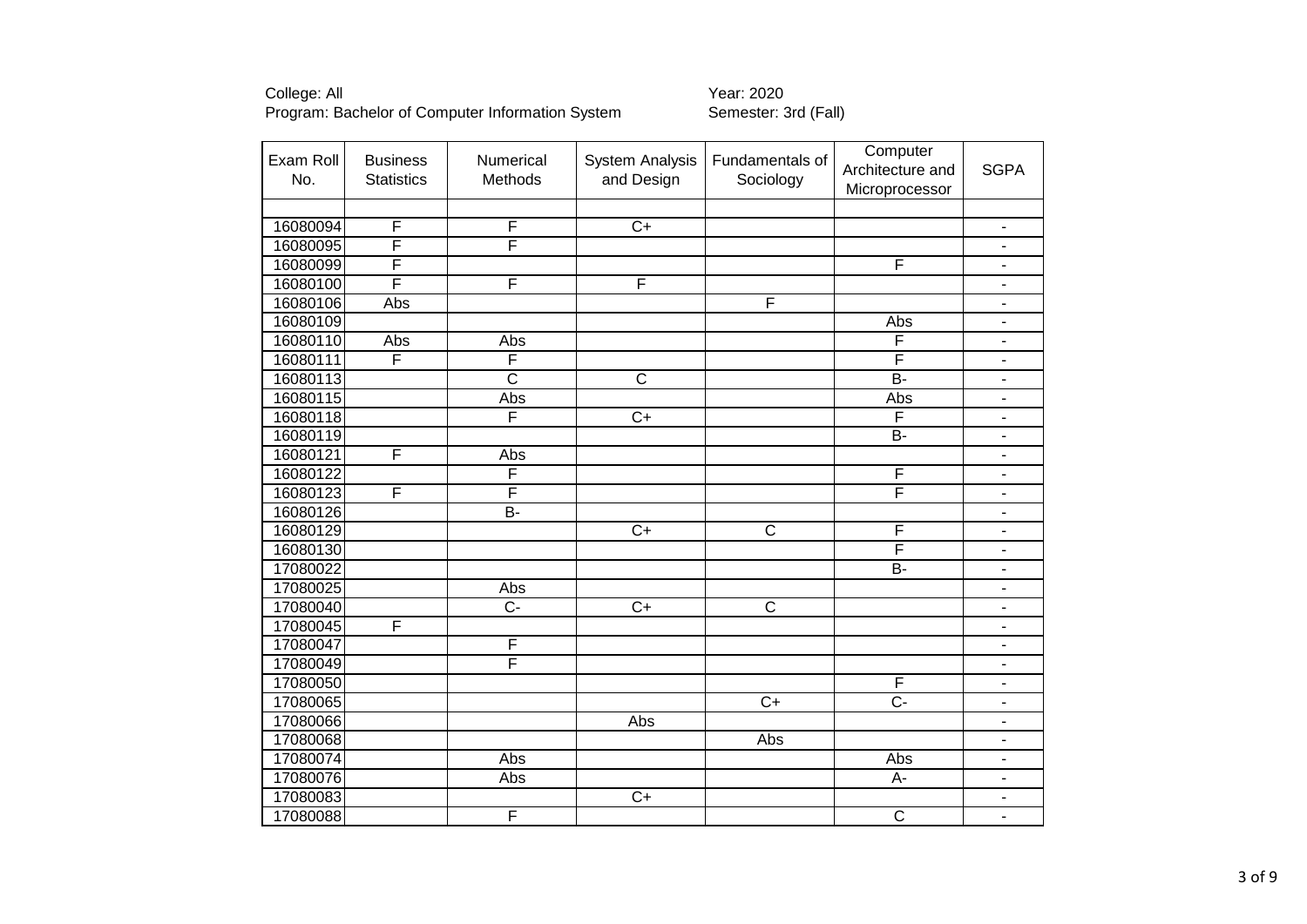College: All<br>Program: Bachelor of Computer Information System Semester: 3rd (Fall) Program: Bachelor of Computer Information System

| Exam Roll | <b>Business</b>   | Numerical             | System Analysis       | Fundamentals of         | Computer<br>Architecture and | <b>SGPA</b>              |
|-----------|-------------------|-----------------------|-----------------------|-------------------------|------------------------------|--------------------------|
| No.       | <b>Statistics</b> | Methods               | and Design            | Sociology               | Microprocessor               |                          |
|           |                   |                       |                       |                         |                              |                          |
| 17080095  |                   |                       |                       | F                       |                              | $\blacksquare$           |
| 17080098  |                   | Abs                   |                       |                         |                              | $\overline{\phantom{a}}$ |
| 17080099  |                   | F                     |                       |                         |                              | $\overline{\phantom{a}}$ |
| 17080101  |                   | F                     | <b>B-</b>             |                         |                              | $\blacksquare$           |
| 17080103  |                   |                       |                       |                         | $\overline{B}$               | $\blacksquare$           |
| 17080105  |                   | F                     |                       |                         |                              | $\blacksquare$           |
| 17080113  |                   |                       |                       | $\overline{\mathsf{F}}$ |                              | $\blacksquare$           |
| 17080118  |                   | F                     |                       |                         |                              | $\overline{\phantom{a}}$ |
| 17080135  |                   |                       | F                     |                         | F                            | $\blacksquare$           |
| 17080136  |                   |                       | F                     |                         |                              | $\blacksquare$           |
| 17080137  |                   |                       | Abs                   |                         |                              | $\blacksquare$           |
| 17080144  | Abs               |                       |                       |                         |                              | $\overline{\phantom{m}}$ |
| 17080152  |                   |                       | F                     |                         |                              | $\overline{\phantom{a}}$ |
| 17080154  |                   |                       |                       |                         | F                            | $\overline{\phantom{a}}$ |
| 17080156  |                   |                       | $\overline{\text{c}}$ |                         | F                            | $\overline{\phantom{a}}$ |
| 18080002  | $\overline{F}$    |                       |                       |                         |                              | $\overline{\phantom{a}}$ |
| 18080009  |                   | Abs                   |                       |                         |                              | $\overline{\phantom{a}}$ |
| 18080015  |                   |                       |                       |                         | Abs                          | $\overline{\phantom{m}}$ |
| 18080019  | NQ                |                       |                       |                         |                              | $\overline{\phantom{a}}$ |
| 18080025  |                   | $\overline{\text{c}}$ |                       |                         |                              |                          |
| 18080032  |                   |                       | Abs                   |                         |                              |                          |
| 18080034  |                   | F                     |                       |                         | F                            | $\overline{\phantom{0}}$ |
| 18080035  |                   | $\overline{C}$        |                       |                         |                              | $\overline{\phantom{0}}$ |
| 18080063  |                   | $\overline{C}$        |                       |                         |                              | $\overline{\phantom{a}}$ |
| 18080079  |                   | F                     |                       |                         |                              | $\overline{\phantom{a}}$ |
| 18080084  |                   |                       |                       |                         | F                            | $\blacksquare$           |
| 18080120  | $\overline{F}$    |                       |                       | $B+$                    |                              | $\overline{\phantom{a}}$ |
| 18080133  | F                 | F                     | C                     | $C -$                   | F                            | $\overline{\phantom{a}}$ |
| 18080138  |                   |                       |                       |                         | Abs                          | $\overline{\phantom{a}}$ |
| 18080146  |                   | F                     |                       |                         |                              | $\overline{\phantom{m}}$ |
| 18080152  | F                 | F                     |                       |                         |                              | $\overline{\phantom{m}}$ |
| 18080160  | Abs               | Abs                   | Abs                   | Abs                     | Abs                          | $\blacksquare$           |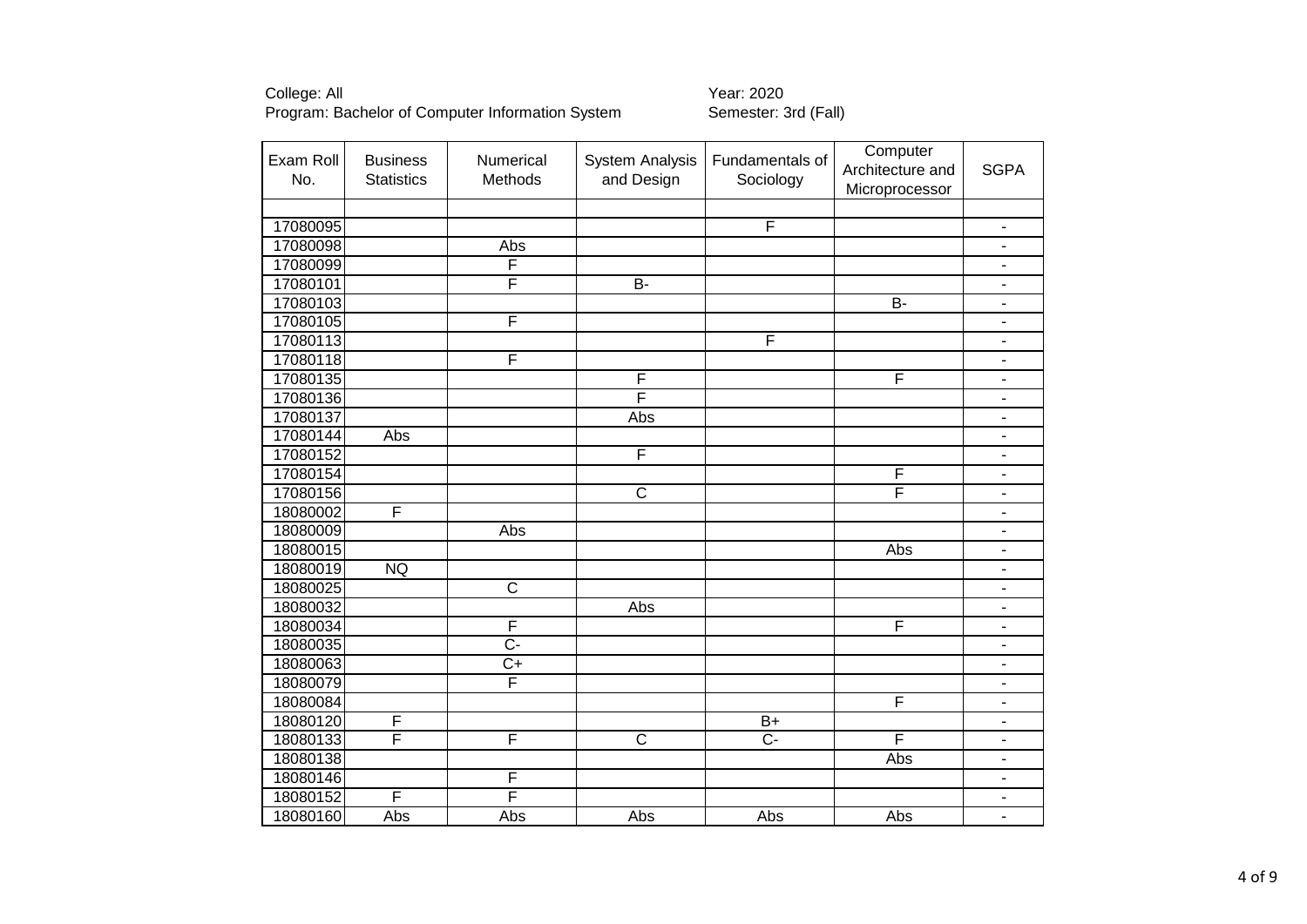| Exam Roll | <b>Business</b>         | Numerical               | <b>System Analysis</b>          | Fundamentals of       | Computer<br>Architecture and | <b>SGPA</b>              |
|-----------|-------------------------|-------------------------|---------------------------------|-----------------------|------------------------------|--------------------------|
| No.       | <b>Statistics</b>       | Methods                 | and Design                      | Sociology             | Microprocessor               |                          |
|           |                         |                         |                                 |                       |                              |                          |
| 18080187  |                         | Abs                     |                                 |                       |                              | $\frac{1}{2}$            |
| 18080190  |                         | Abs                     |                                 |                       |                              | $\blacksquare$           |
| 18080193  |                         | F                       |                                 | $\overline{\text{c}}$ |                              | $\overline{\phantom{a}}$ |
| 18080196  |                         | Abs                     |                                 |                       |                              | $\overline{\phantom{0}}$ |
| 18080197  |                         | Abs                     |                                 |                       |                              | $\overline{\phantom{a}}$ |
| 18080214  | Abs                     |                         |                                 |                       |                              | $\blacksquare$           |
| 18080237  |                         | <b>NQ</b>               |                                 |                       |                              | $\overline{\phantom{0}}$ |
| 18080251  |                         | Abs                     |                                 |                       |                              | $\overline{\phantom{a}}$ |
| 18080252  |                         | Abs                     |                                 |                       |                              | $\blacksquare$           |
| 18080254  |                         |                         |                                 |                       | Abs                          | $\blacksquare$           |
| 18080256  |                         | F                       |                                 |                       |                              | $\blacksquare$           |
| 18080268  |                         | F                       | $\overline{C+}$                 |                       | $\overline{C}$               | $\overline{\phantom{a}}$ |
| 18080273  | $\mathsf F$             |                         |                                 |                       |                              | ۰                        |
| 18080275  |                         |                         | $\overline{\text{c}}$           |                       |                              | $\overline{\phantom{0}}$ |
| 18080277  |                         |                         | $\overline{C}$ -                |                       |                              | $\overline{\phantom{0}}$ |
| 18080279  | Abs                     |                         | $\overline{\text{c}}$           |                       | F                            | $\blacksquare$           |
| 18080282  | F                       | F                       | F                               | F                     | F                            | $\overline{\phantom{0}}$ |
| 18080284  |                         | F                       | $\overline{B}$                  |                       |                              |                          |
| 18080290  | $\overline{\mathsf{F}}$ | $\overline{Abs}$        | Abs                             | Abs                   | Abs                          | $\blacksquare$           |
| 18080291  | Abs                     |                         | $\overline{C+}$                 |                       | F                            |                          |
| 18080294  | F                       |                         |                                 |                       |                              |                          |
| 18080295  |                         | Abs                     |                                 | F                     |                              | $\blacksquare$           |
| 18080299  | F                       | $\overline{\mathsf{F}}$ |                                 |                       |                              | $\blacksquare$           |
| 18080302  |                         | Abs                     |                                 |                       |                              | $\overline{\phantom{m}}$ |
| 19080001  | $\overline{\mathsf{F}}$ | F                       | F                               | F                     | F                            | $\overline{\phantom{0}}$ |
| 19080004  | F                       | $\overline{A}$          | A-                              | F                     | F                            | $\blacksquare$           |
| 19080005  | CNR                     | CNR                     | $\overline{\text{C}}\text{N}$ R | CNR                   | CNR                          | $\overline{\phantom{0}}$ |
| 19080006  | $\mathsf{F}$            | A                       | B-                              | A-                    | $C -$                        | $\overline{\phantom{0}}$ |
| 19080007  | F                       | Abs                     | $\overline{\mathsf{B}}$         | $\overline{B}$        | F                            | $\overline{\phantom{0}}$ |
| 19080008  | F                       | Abs                     | $\overline{C+}$                 | F                     | F                            | $\overline{\phantom{a}}$ |
| 19080009  | F                       | $\overline{\text{c}}$   | $C+$                            | B-                    | F                            | $\blacksquare$           |
| 19080010  | CNR                     | <b>CNR</b>              | CNR                             | CNR                   | CNR                          | $\overline{\phantom{0}}$ |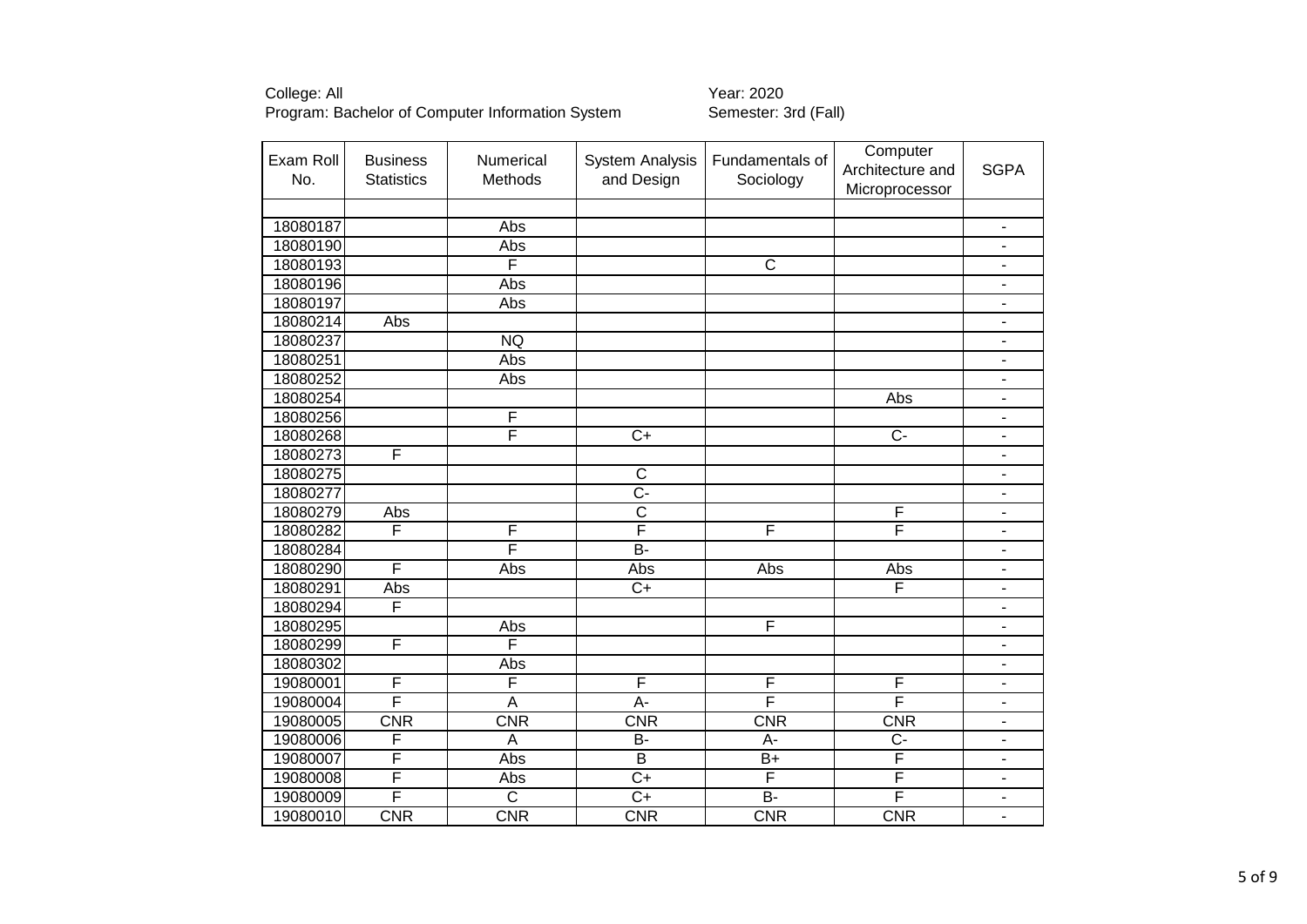| Exam Roll | <b>Business</b>         | <b>Numerical</b>          | <b>System Analysis</b>  | Fundamentals of         | Computer<br>Architecture and | <b>SGPA</b>              |
|-----------|-------------------------|---------------------------|-------------------------|-------------------------|------------------------------|--------------------------|
| No.       | <b>Statistics</b>       | Methods                   | and Design              | Sociology               | Microprocessor               |                          |
|           |                         |                           |                         |                         |                              |                          |
| 19080011  | F                       | $\overline{C}$            | $\overline{B}$          | $\overline{B+}$         | $\overline{F}$               | $\blacksquare$           |
| 19080012  | Withheld                | Withheld                  | Withheld                | Withheld                | Withheld                     | ÷,                       |
| 19080013  | F                       | Abs                       | <b>B-</b>               | $C -$                   | F                            |                          |
| 19080014  | F                       | $\boldsymbol{\mathsf{A}}$ | $A -$                   | A-                      | F                            | $\overline{\phantom{0}}$ |
| 19080015  | F                       | $\overline{B+}$           | $\overline{B+}$         | A                       | F                            | $\blacksquare$           |
| 19080016  | Abs                     | Abs                       | Abs                     | F                       | Abs                          | $\overline{\phantom{m}}$ |
| 19080017  | F                       | F                         | A                       | $B+$                    | B                            | ÷.                       |
| 19080019  | F                       | $\overline{C+}$           | $\overline{\mathsf{B}}$ | $\overline{\text{c}}$   | $\overline{\text{c}}$        |                          |
| 19080020  | $B -$                   | $\overline{B}$            | A-                      | A-                      | $B+$                         | 3.28                     |
| 19080022  | F                       | F                         | F                       | F                       | F                            |                          |
| 19080023  | $\overline{\mathsf{B}}$ | $\overline{\text{c}}$     | $A -$                   | $\overline{A}$          | $B-$                         | 3.08                     |
| 19080024  | C-                      | $C+$                      | B                       | B                       | B                            | 2.60                     |
| 19080025  | F                       | F                         | $\overline{B}$          | $\overline{\text{c}}$   | $\overline{B}$               | ÷,                       |
| 19080026  | $\overline{\mathsf{A}}$ | $\overline{\mathsf{A}}$   | $\overline{\mathsf{A}}$ | $\overline{\mathsf{B}}$ | $A -$                        | 3.74                     |
| 19080027  | F                       | F                         | F                       | C-                      | F                            | $\overline{\phantom{0}}$ |
| 19080028  | $\overline{\text{c}}$   | F                         | $\overline{B}$          | $\overline{B}$          | F                            |                          |
| 19080029  | $A -$                   | $\overline{A}$ -          | $\overline{\mathsf{B}}$ | $\overline{C}$ -        | $B+$                         | 3.08                     |
| 19080030  | $\overline{A}$ -        | $\overline{A}$            | $B+$                    | $\overline{B}$          | $B+$                         | 3.46                     |
| 19080031  | F                       | $\overline{\text{c}}$     | A-                      | A-                      | A-                           |                          |
| 19080032  | F                       | <b>NQ</b>                 | $\overline{\text{c}}$   | $\overline{C}$ -        | F                            |                          |
| 19080033  | F                       | $\overline{\mathsf{F}}$   | F                       | F                       | F                            |                          |
| 19080034  | $B+$                    | $\overline{B}$            | $\overline{A}$          | $\overline{A}$          | A                            | 3.60                     |
| 19080035  | $\overline{B}$          | $\overline{B+}$           | $\overline{A}$          | $\overline{\text{c}}$   | $\overline{\mathsf{B}}$      | 2.94                     |
| 19080036  | $\overline{\text{c}}$   | $\overline{\mathsf{F}}$   | A                       | $\overline{A}$          | A-                           | $\blacksquare$           |
| 19080037  | $\overline{\text{c}}$   | F                         | $A -$                   | $A -$                   | A-                           | $\overline{\phantom{0}}$ |
| 19080039  | F                       | F                         | $\overline{\text{c}}$   | $\overline{\text{c}}$   | F                            | $\blacksquare$           |
| 19080040  | $\overline{\text{c}}$   | $\overline{\mathsf{F}}$   | $B+$                    | $\overline{C+}$         | F                            | $\blacksquare$           |
| 19080041  | F                       | F                         | F                       | C-                      | F                            | $\blacksquare$           |
| 19080042  | F                       | F                         | $\overline{C}$          | Ċ-                      | F                            |                          |
| 19080043  | $\overline{\text{c}}$   | $\overline{C+}$           | $\overline{B}$          | $\overline{\text{c}}$   | $\overline{B}$               | 2.34                     |
| 19080045  | B+                      | $\overline{A}$            | $A -$                   | A-                      | A                            | 3.74                     |
| 19080047  | $\overline{B}$          | $\overline{C+}$           | $\overline{A}$          | $\overline{A}$ -        | $\overline{A}$               | 3.34                     |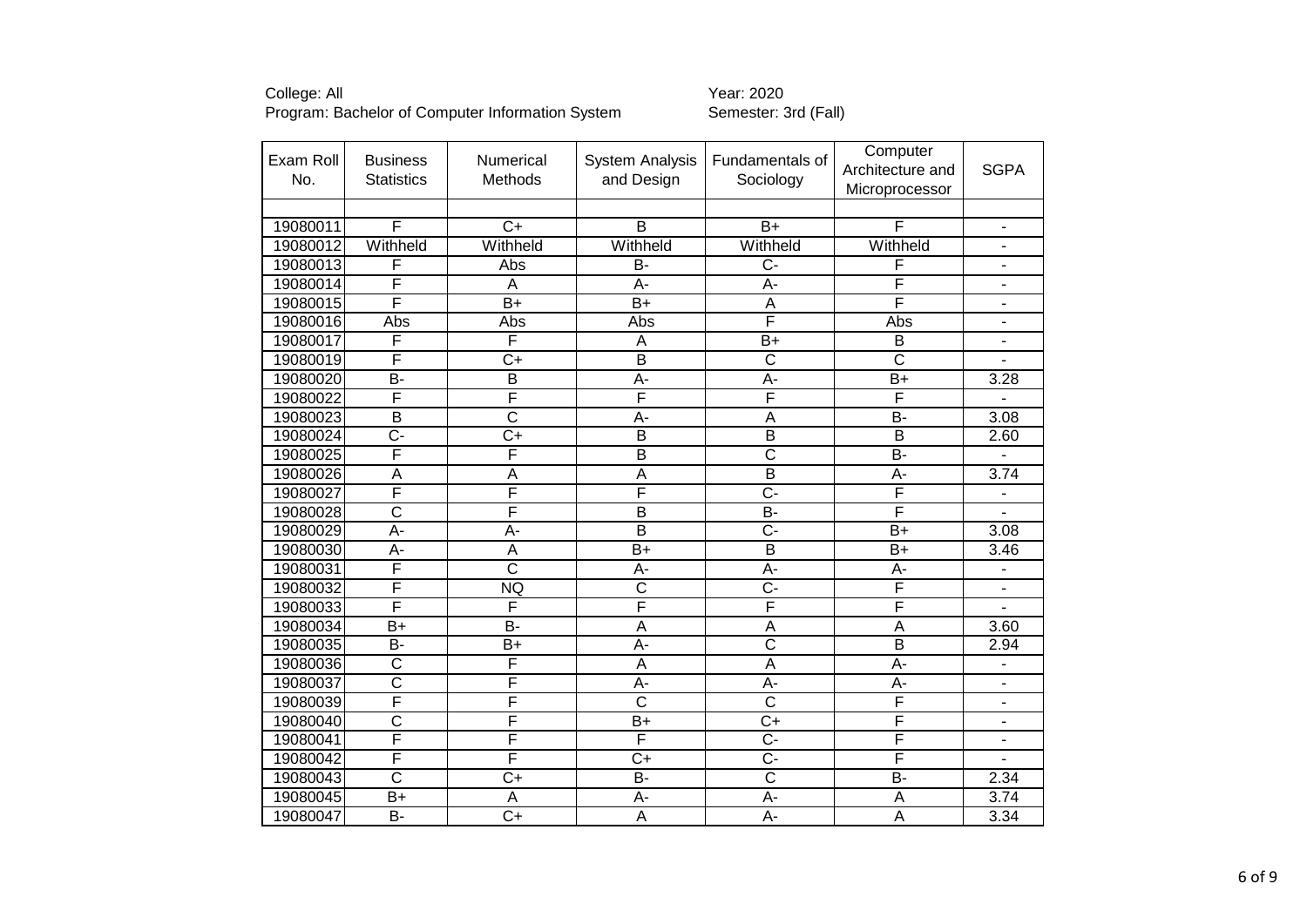| Exam Roll | <b>Business</b>         | Numerical               | <b>System Analysis</b>  | Fundamentals of         | Computer                |                          |
|-----------|-------------------------|-------------------------|-------------------------|-------------------------|-------------------------|--------------------------|
| No.       | <b>Statistics</b>       | Methods                 | and Design              | Sociology               | Architecture and        | <b>SGPA</b>              |
|           |                         |                         |                         |                         | Microprocessor          |                          |
|           |                         |                         |                         |                         |                         |                          |
| 19080049  | A                       | A                       | $B+$                    | B                       | A                       | 3.66                     |
| 19080050  | $B -$                   | $\overline{\mathsf{B}}$ | A-                      | $B+$                    | A-                      | 3.28                     |
| 19080051  | Abs                     | Abs                     | F                       | F                       | F                       | $\blacksquare$           |
| 19080052  | <b>B-</b>               | <b>B-</b>               | Abs                     | Abs                     | $C -$                   |                          |
| 19080053  | $\overline{B}$          | F                       | A-                      | $\overline{B}$          | $\overline{\mathsf{B}}$ | $\blacksquare$           |
| 19080054  | F                       | $\overline{C+}$         | $\overline{\mathsf{B}}$ | $\overline{\text{c}}$   | $\overline{C}$          |                          |
| 19080055  | A                       | $\overline{A}$          | A                       | A-                      | A                       | 3.94                     |
| 19080057  | $\overline{B}$          | F                       | $\overline{A}$ -        | A-                      | $\overline{\mathsf{A}}$ |                          |
| 19080059  | F                       | F                       | $\overline{B}$          | $\overline{C}$ -        | $\overline{C+}$         |                          |
| 19080060  | $\overline{\text{c}}$   | $\overline{C+}$         | $\overline{A}$          | $\overline{B+}$         | A-                      | 3.06                     |
| 19080061  | $\overline{A}$          | $\overline{B}$          | $\overline{A}$          | $\overline{B+}$         | A                       | 3.60                     |
| 19080063  | Abs                     | Abs                     | Abs                     | Abs                     | Abs                     | $\overline{\phantom{a}}$ |
| 19080064  | F                       | F                       | F                       | $C -$                   | Abs                     | ۰                        |
| 19080065  | F                       | F                       | $B -$                   | $\overline{\text{c}}$   | $\overline{\mathsf{C}}$ | $\overline{\phantom{0}}$ |
| 19080067  | F                       | $\overline{B}$          | $B+$                    | <b>B-</b>               | A-                      | $\blacksquare$           |
| 19080068  | $\overline{\text{c}}$   | F                       | $B+$                    | $C+$                    | A-                      | $\overline{\phantom{0}}$ |
| 19080069  | $B -$                   | Abs                     | $\overline{A}$          | $\overline{B+}$         | $\overline{A}$ -        | $\overline{\phantom{0}}$ |
| 19080070  | $C+$                    | F                       | $B+$                    | $C+$                    | $\overline{B}$          | $\blacksquare$           |
| 19080071  | $\overline{B}$          | $\overline{C+}$         | $\overline{\mathsf{B}}$ | $B+$                    | F                       | $\blacksquare$           |
| 19080072  | F                       | F                       | $\overline{A}$          | A                       | A-                      | $\overline{\phantom{0}}$ |
| 19080073  | F                       | F                       | $\overline{C+}$         | $\overline{\text{c}}$   | F                       | ٠                        |
| 19080074  | <b>NQ</b>               | Abs                     | Abs                     | Abs                     | Abs                     |                          |
| 19080075  | А-                      | A                       | $A -$                   | $\overline{B+}$         | A                       | 3.74                     |
| 19080076  | $\overline{\text{c}}$   | $\overline{C+}$         | $\overline{C}$          | A                       | A-                      | 2.86                     |
| 19080078  | $\overline{\mathsf{F}}$ | $\overline{\mathsf{F}}$ | A-                      | $\overline{\text{c}}$   | $\overline{C+}$         |                          |
| 19080080  | $\overline{A}$ -        | $\overline{\text{c}}$   | $\overline{\mathsf{B}}$ | $\overline{\mathsf{B}}$ | $\overline{\mathsf{B}}$ | 2.94                     |
| 19080082  | F                       | Abs                     | $\overline{B}$          | $B+$                    | F                       | $\overline{\phantom{m}}$ |
| 19080084  | F                       | F                       | <b>B-</b>               | $\overline{\mathsf{B}}$ | F                       | $\blacksquare$           |
| 19080085  | F                       | F                       | $B -$                   | $C+$                    | F                       | Ξ.                       |
| 19080087  | Abs                     | Abs                     | $B -$                   | F                       | Abs                     | $\overline{\phantom{0}}$ |
| 19080088  | F                       | Abs                     | $C+$                    | $C+$                    | F                       | $\blacksquare$           |
| 19080090  | F                       | F                       | $B -$                   | $\overline{C+}$         | F                       | $\overline{\phantom{0}}$ |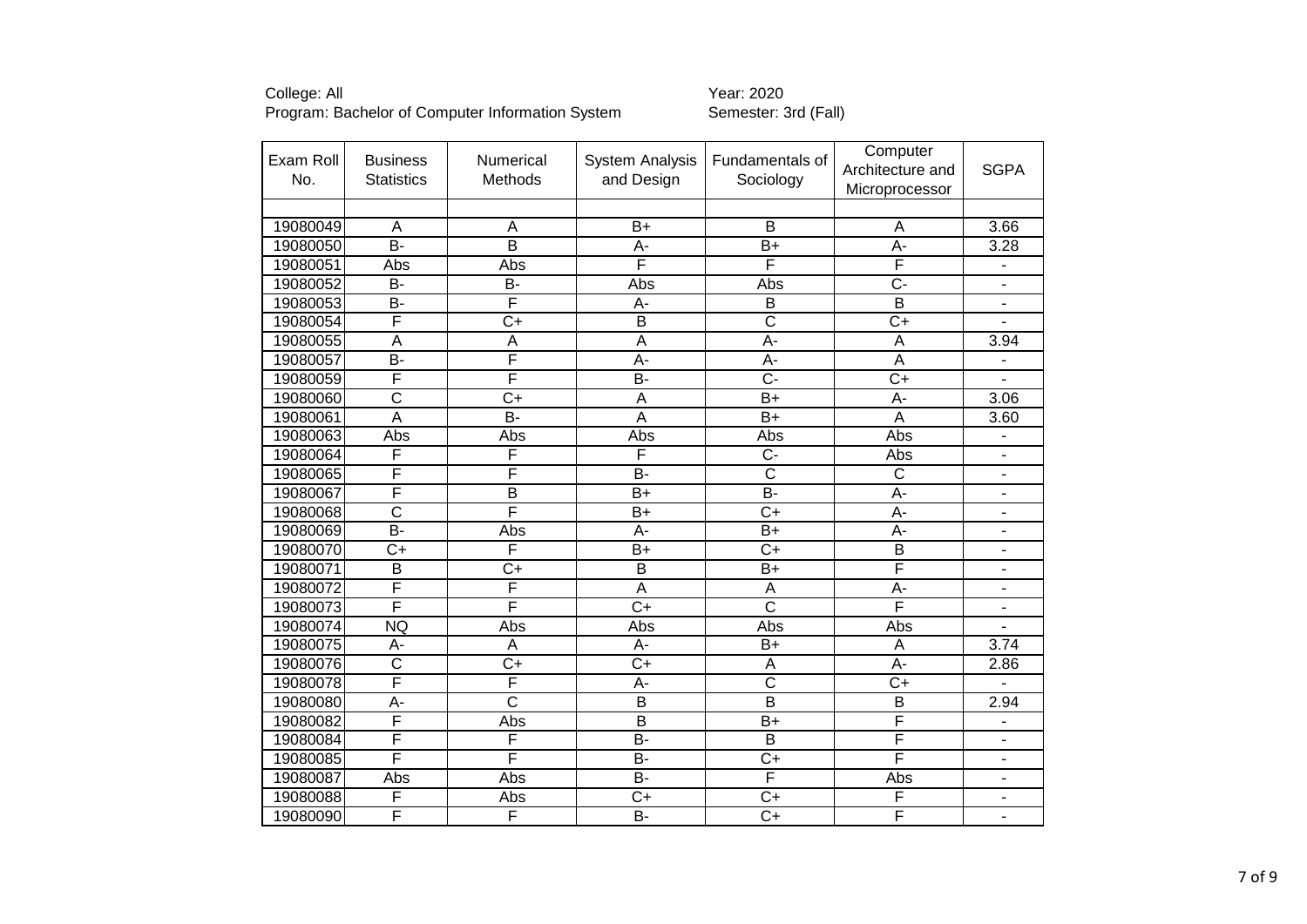| Exam Roll | <b>Business</b>         | Numerical               | <b>System Analysis</b>  | Fundamentals of         | Computer                |                          |
|-----------|-------------------------|-------------------------|-------------------------|-------------------------|-------------------------|--------------------------|
| No.       | <b>Statistics</b>       | Methods                 | and Design              | Sociology               | Architecture and        | <b>SGPA</b>              |
|           |                         |                         |                         |                         | Microprocessor          |                          |
|           |                         |                         |                         |                         |                         |                          |
| 19080093  | $\overline{F}$          | F                       | $C+$                    | Abs                     | $\overline{C}$          | $\blacksquare$           |
| 19080094  | $\overline{B}$          | $\overline{B+}$         | A                       | A                       | A-                      | 3.54                     |
| 19080095  | F                       | $\overline{\mathsf{F}}$ | $\overline{\mathsf{B}}$ | A-                      | $\overline{\text{C}}$   | $\blacksquare$           |
| 19080096  | Abs                     | Abs                     | Abs                     | Abs                     | Abs                     | $\overline{\phantom{0}}$ |
| 19080097  | F                       | F                       | $\overline{B}$          | $B+$                    | B-                      | $\blacksquare$           |
| 19080098  | F                       | F                       | $A -$                   | A-                      | $\overline{B}$          | $\blacksquare$           |
| 19080099  | F                       | B                       | A-                      | А-                      | B                       | $\blacksquare$           |
| 19080100  | F                       | F                       | $\overline{B+}$         | $\overline{\mathsf{B}}$ | $\overline{B}$          |                          |
| 19080102  | $C+$                    | <b>B-</b>               | $\mathsf A$             | A                       | A-                      | 3.34                     |
| 19080104  | F                       | F                       | $\overline{A}$          | $\overline{A}$          | $\overline{B}$          |                          |
| 19080106  | F                       | F                       | $\overline{B+}$         | $A -$                   | $B-$                    | $\overline{\phantom{m}}$ |
| 19080107  | F                       | F                       | <b>B-</b>               | B-                      | $\overline{\text{c}}$   | $\blacksquare$           |
| 19080108  | F                       | Abs                     | $\overline{C+}$         | $\overline{C}$ -        | $\overline{C}$          | ÷                        |
| 19080109  | $\overline{\text{c}}$   | F                       | $\overline{C+}$         | $\overline{C+}$         | $\overline{B}$          | $\overline{\phantom{m}}$ |
| 19080110  | $\overline{\text{c}}$   | $\overline{C+}$         | $B+$                    | $B+$                    | $\overline{B}$          | 2.78                     |
| 19080111  | $\overline{B}$          | $\overline{\mathsf{B}}$ | $A -$                   | $B+$                    | $B+$                    | 3.20                     |
| 19080112  | F                       | $\overline{B}$ -        | $\overline{A}$ -        | A                       | A-                      | $\overline{a}$           |
| 19080115  | F                       | Abs                     | $\overline{\text{c}}$   | F                       | F                       |                          |
| 19080116  | $\overline{C}$ -        | F                       | <b>B-</b>               | $B+$                    | $\overline{\mathsf{F}}$ |                          |
| 19080117  | $\overline{B}$          | $\overline{C+}$         | $\overline{B}$          | $\overline{B+}$         | $\overline{C}$ -        | 2.66                     |
| 19080118  | A-                      | $\overline{C+}$         | $\overline{B}$          | $B+$                    | $\overline{C+}$         | 2.92                     |
| 19080119  | $\overline{A}$          | $\overline{A}$          | $B+$                    | $B+$                    | $\overline{A}$          | 3.66                     |
| 19080120  | $\overline{B+}$         | $B+$                    | F                       | F                       | F                       |                          |
| 19080121  | $C+$                    | $\overline{C}$          | $C+$                    | A-                      | $\overline{C}$          | 2.34                     |
| 19080122  | $B+$                    | $\overline{\mathsf{F}}$ | $\overline{C}$          | $\overline{C}$          | $\overline{C}$          | $\overline{\phantom{a}}$ |
| 19080124  | B                       | $\overline{\text{c}}$   | $\overline{C+}$         | $B -$                   | F                       |                          |
| 19080125  | <b>B-</b>               | $\overline{B}$          | A-                      | $B+$                    | A-                      | 3.28                     |
| 19080127  | F                       | $\overline{\mathsf{F}}$ | $\overline{\text{c}}$   | C-                      | F                       |                          |
| 19080128  | $\overline{\text{c}}$   | $\overline{B}$          | $B -$                   | B-                      | D+                      | 2.28                     |
| 19080129  | F                       | F                       | $C+$                    | $\overline{\text{c}}$   | F                       | $\blacksquare$           |
| 19080130  | B-                      | F                       | B                       | А-                      | $C -$                   | $\blacksquare$           |
| 19080131  | $\overline{\mathsf{B}}$ | $\overline{\text{c}}$   | $B -$                   | $\overline{\text{c}}$   | F                       | $\overline{\phantom{0}}$ |